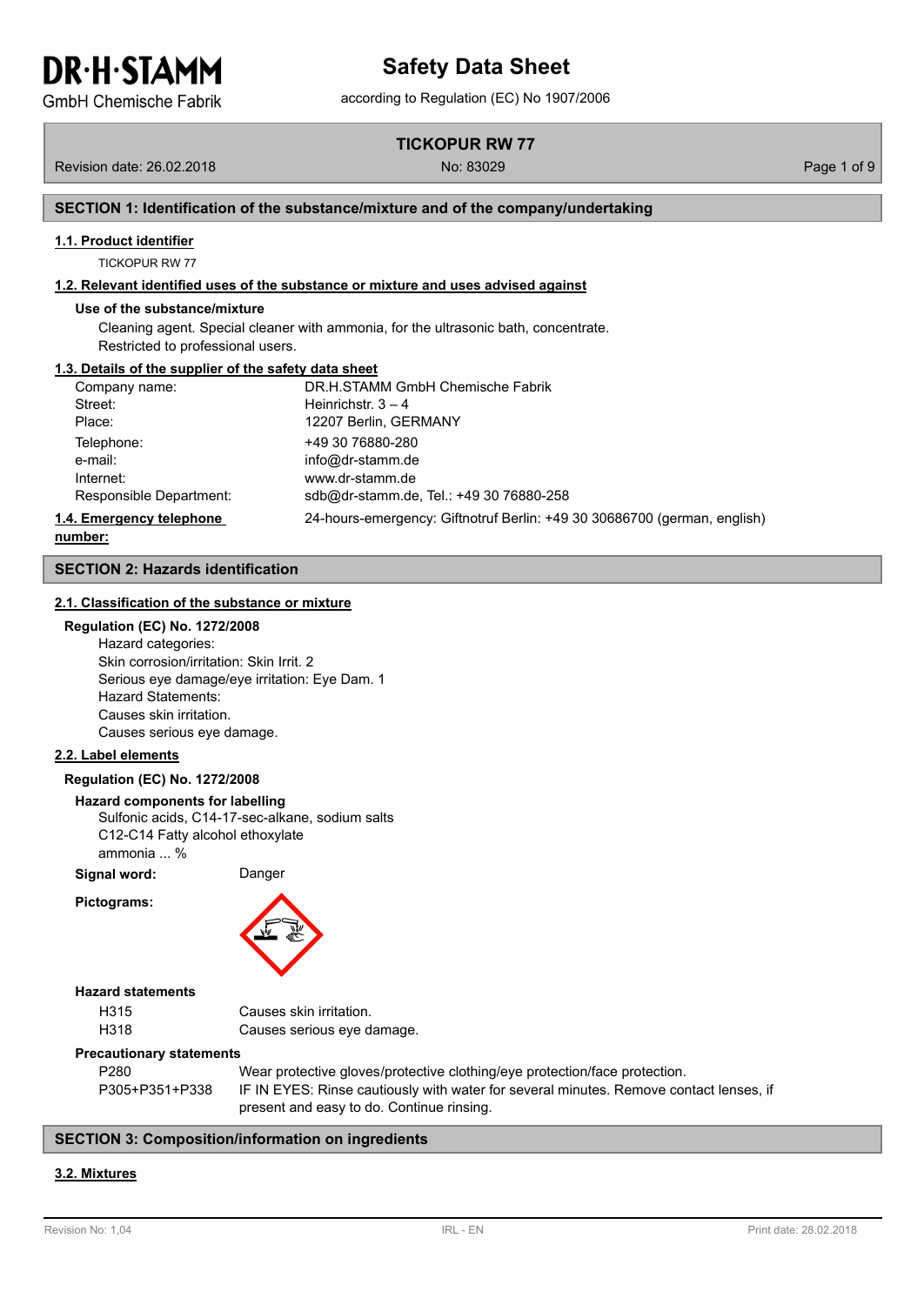

# according to Regulation (EC) No 1907/2006 **Safety Data Sheet**

**GmbH Chemische Fabrik** 

# **TICKOPUR RW 77**

Revision date: 26.02.2018 No: 83029 Page 2 of 9

**Hazardous components**

# CAS No Chemical name Quantity EC No Index No Index No Index No Index No Index No Index No Index No Index No Index No Index No Index No Index No Classification according to Regulation (EC) No. 1272/2008 [CLP] 7732-18-5 Water 60-70 % 213-791-2 68424-19-1 C16-C18 fatty acid TEA <10,0 % 270-279-3 **\*1** Eye Irrit. 2; H319 68920-66-1 C16-C18 Fatty alcohol, ethoxylated  $\sim$  10,0 % - \* 67-63-0 propan-2-ol; isopropyl alcohol; isopropanol example of the state of the state of the state of the state of the state of the state of the state of the state of the state of the state of the state of the state of the 200-661-7 603-117-00-0 01-2119457558-25 Flam. Liq. 2, Eye Irrit. 2, STOT SE 3; H225 H319 H336 97489-15-1 Sulfonic acids, C14-17-sec-alkane, sodium salts example and the second second second second second second second second second second second second second second second second second second second second second 307-055-2 01-2119489924-20 Acute Tox. 4, Skin Irrit. 2, Eye Dam. 1, Aquatic Chronic 3; H302 H315 H318 H412 51981-21-6 | N,N-bis(carboxylatomethyl)-L-glutamate, Sodium salt <4,0 % 257-573-7 01-2119493601-38 68439-50-9 C12-C14 Fatty alcohol ethoxylate compared to the compared of the compared of the compared of the compared of the compared of the compared of the compared of the compared of the compared of the compared of the co - \* Acute Tox. 4, Eye Dam. 1, Aquatic Chronic 3; H302 H318 H412 1336-21-6 ammonia ... % <5,0 % 215-647-6 01-2119488876-14 Skin Corr. 1B, STOT SE 3, Aquatic Acute 1, Aquatic Chronic 2; H314 H335 H400 H411

Full text of H and EUH statements: see section 16.

## **Further Information**

\*Polymer

\*1 Exempted from registration

# **SECTION 4: First aid measures**

#### **4.1. Description of first aid measures**

### **General information**

Change contaminated clothing.

#### **After inhalation**

Provide fresh air.

#### **After contact with skin**

After contact with skin, wash immediately with plenty of Water and soap.

#### **After contact with eyes**

Immediately flush eyes with plenty of flowing water for 10 to 15 minutes holding eyelids apart. In case of troubles or persistent symptoms, consult an opthalmologist.

#### **After ingestion**

Rinse mouth immediately and drink large quantities of water. Do not induce vomiting. Consult physician.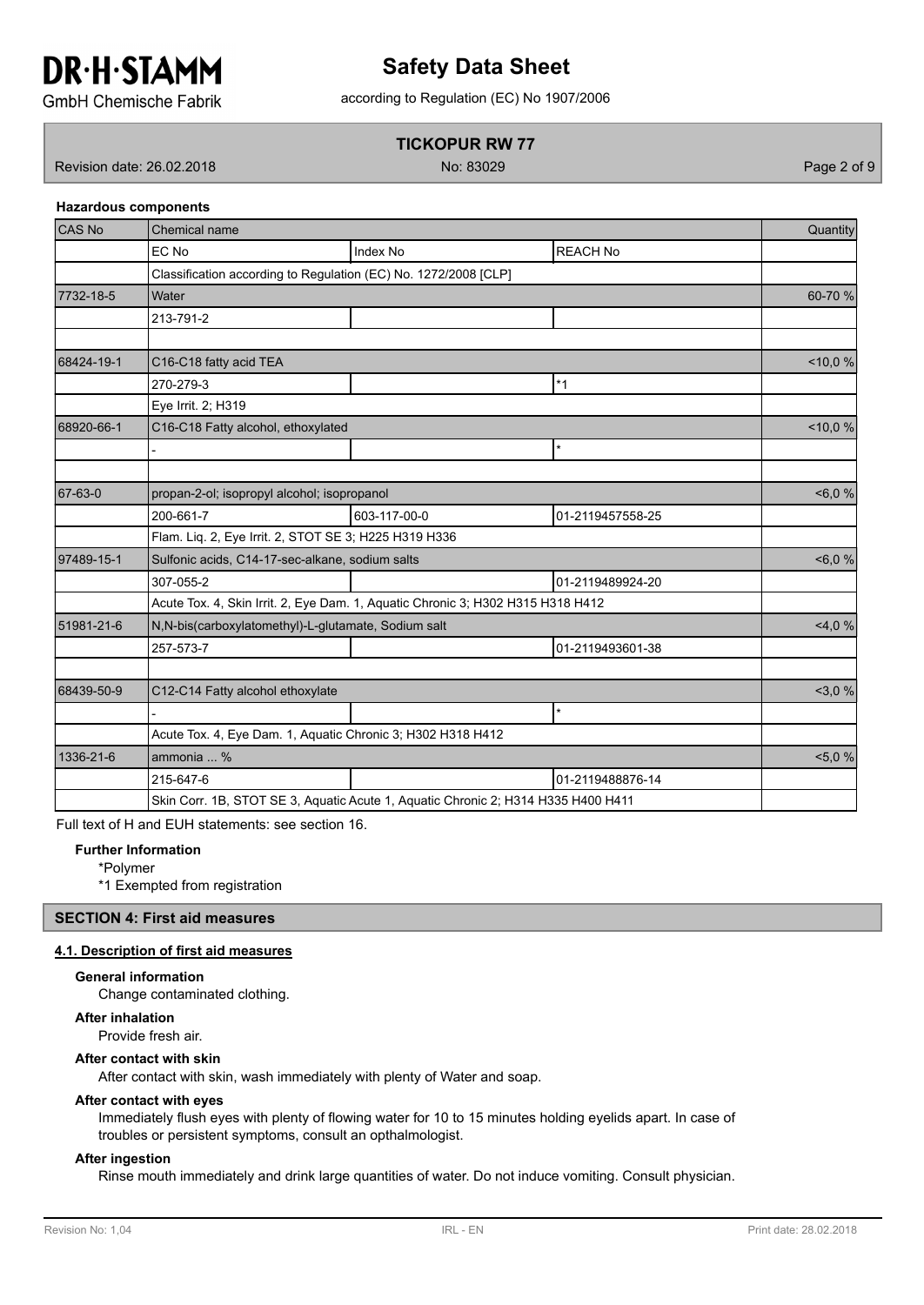# according to Regulation (EC) No 1907/2006 **Safety Data Sheet**

**GmbH Chemische Fabrik** 

# **TICKOPUR RW 77**

Revision date: 26.02.2018 No: 83029 Page 3 of 9

# **4.2. Most important symptoms and effects, both acute and delayed**

No symptoms known up to now.

#### **4.3. Indication of any immediate medical attention and special treatment needed**

Treat symptomatically.

#### **SECTION 5: Firefighting measures**

#### **5.1. Extinguishing media**

**Suitable extinguishing media**

Water. Foam. Atomized water.

## **Unsuitable extinguishing media**

High power water jet.

#### **5.2. Special hazards arising from the substance or mixture**

Can be released in case of fire: Nitrogen oxides (NOx). Carbon dioxide (CO2).

#### **5.3. Advice for firefighters**

Protective clothing.

#### **Additional information**

Material is not combustible. Extinguishing materials should be selected according to the surrounding area.

#### **SECTION 6: Accidental release measures**

#### **6.1. Personal precautions, protective equipment and emergency procedures**

Wear personal protection equipment.

#### **6.2. Environmental precautions**

Do not empty into drains or the aquatic environment.

#### **6.3. Methods and material for containment and cleaning up**

Absorb with liquid-binding material (e.g. sand, diatomaceous earth, acid- or universal binding agents). Treat the assimilated material according to the section on waste disposal .

#### **6.4. Reference to other sections**

See protective measures under point 7 and 8.

#### **SECTION 7: Handling and storage**

#### **7.1. Precautions for safe handling**

#### **Advice on safe handling**

No special technical protective measures are necessary.

#### **Advice on protection against fire and explosion**

Product is not: Oxidizing. Flammable. explosive.

## **7.2. Conditions for safe storage, including any incompatibilities**

#### **Requirements for storage rooms and vessels**

Store only in original container. Keep away from food, drink and animal feedingstuffs.

# **SECTION 8: Exposure controls/personal protection**

## **8.1. Control parameters**

#### **Occupational exposure limits**

| CAS No  | <b>I</b> Substance | ppm  | mg/m <sup>3</sup> | fib/cm <sup>3</sup> | Category      | Origin |
|---------|--------------------|------|-------------------|---------------------|---------------|--------|
| 67-63-0 | Isopropyl alcohol  | 200  |                   |                     | TWA (8 h)     |        |
|         |                    | 400l |                   |                     | STEL (15 min) |        |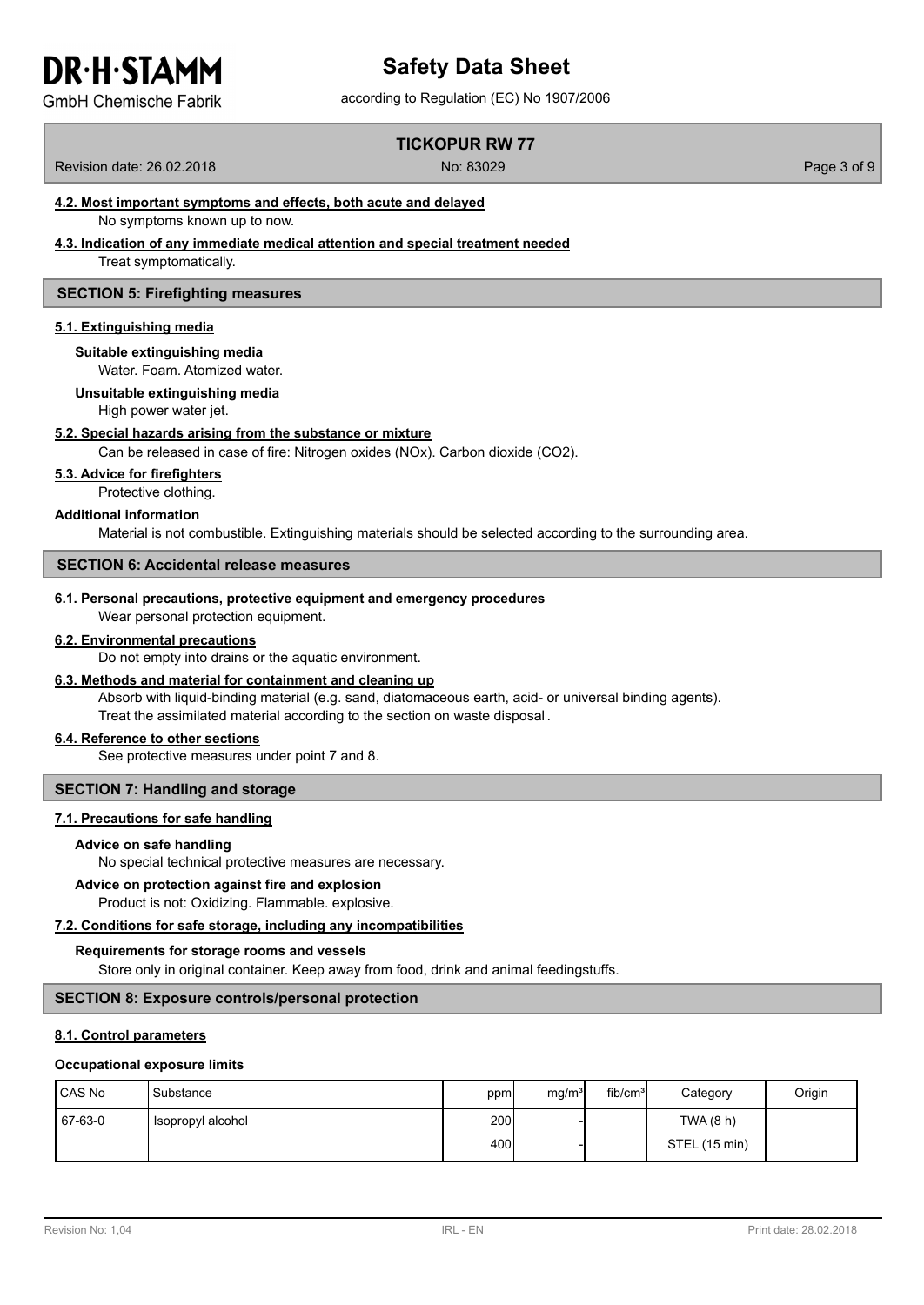# according to Regulation (EC) No 1907/2006 **Safety Data Sheet**

**GmbH Chemische Fabrik** 

# **TICKOPUR RW 77**

Revision date: 26.02.2018 **Page 4 of 9** No: 83029 **No: 83029** Page 4 of 9

## **Biological limit values**

| <b>CAS No</b> | Substance  | l Parameter | Value         | Test material | Sampling time                               |
|---------------|------------|-------------|---------------|---------------|---------------------------------------------|
| $167-63-0$    | 2-Propanol | Acetone     | 40 mg/L Urine |               | <b>IEnd of shift at</b><br>lend of workweek |

### **DNEL/DMEL values**

| CAS No                   | Substance                                       |                |          |                          |
|--------------------------|-------------------------------------------------|----------------|----------|--------------------------|
| DNEL type                |                                                 | Exposure route | Effect   | Value                    |
| 67-63-0                  | propan-2-ol; isopropyl alcohol; isopropanol     |                |          |                          |
| Consumer DNEL, long-term |                                                 | Ioral          | systemic | 26 mg/kg bw/day          |
| Worker DNEL, long-term   |                                                 | Idermal        | systemic | 888 mg/kg bw/day         |
| Consumer DNEL, long-term |                                                 | Idermal        | systemic | 319 mg/kg bw/day         |
| Worker DNEL, long-term   |                                                 | linhalation    | systemic | 500 mg/ $m3$             |
| Consumer DNEL, long-term |                                                 | inhalation     | svstemic | $89 \text{ mg/m}^3$      |
| 97489-15-1               | Sulfonic acids, C14-17-sec-alkane, sodium salts |                |          |                          |
| Worker DNEL, acute       |                                                 | dermal         | local    | $2.8 \text{ mg/cm}^2$    |
| Worker DNEL, long-term   |                                                 | Idermal        | systemic | 5 mg/kg bw/day           |
| Worker DNEL, long-term   |                                                 | linhalation    | systemic | 35 mg/ $m3$              |
| Worker DNEL, long-term   |                                                 | Idermal        | local    | $2,8 \text{ mg/cm}^2$    |
| Consumer DNEL, acute     |                                                 | Idermal        | local    | $2,8 \text{ mg/cm}^2$    |
| Consumer DNEL, long-term |                                                 | Idermal        | systemic | 3,57 mg/kg<br>bw/day     |
| Consumer DNEL, long-term |                                                 | linhalation    | systemic | 12,4 mg/m <sup>3</sup>   |
| Consumer DNEL, long-term |                                                 | Ioral          | systemic | 7,1 mg/kg bw/day         |
| Consumer DNEL, long-term |                                                 | Idermal        | llocal   | $2,8$ mg/cm <sup>2</sup> |

## **PNEC values**

| <b>CAS No</b>                | Substance                                       |              |  |
|------------------------------|-------------------------------------------------|--------------|--|
| Environmental compartment    | Value                                           |              |  |
| 67-63-0                      | propan-2-ol; isopropyl alcohol; isopropanol     |              |  |
| Freshwater                   |                                                 | 140,9 mg/l   |  |
|                              | Freshwater (intermittent releases)              | 140,9 mg/l   |  |
| Marine water                 |                                                 | 140,9 mg/l   |  |
| Freshwater sediment          |                                                 | 552 mg/kg    |  |
| 552 mg/kg<br>Marine sediment |                                                 |              |  |
| Soil                         |                                                 | 28 mg/kg     |  |
| 97489-15-1                   | Sulfonic acids, C14-17-sec-alkane, sodium salts |              |  |
| Freshwater                   |                                                 | $0,04$ mg/l  |  |
|                              | Freshwater (intermittent releases)              | $0,06$ mg/l  |  |
| Marine water                 |                                                 | $0,004$ mg/l |  |
| Freshwater sediment          |                                                 | 9,4 mg/kg    |  |
| Marine sediment              |                                                 | $0,94$ mg/kg |  |
| Soil                         |                                                 | 9,4 mg/kg    |  |

#### **8.2. Exposure controls**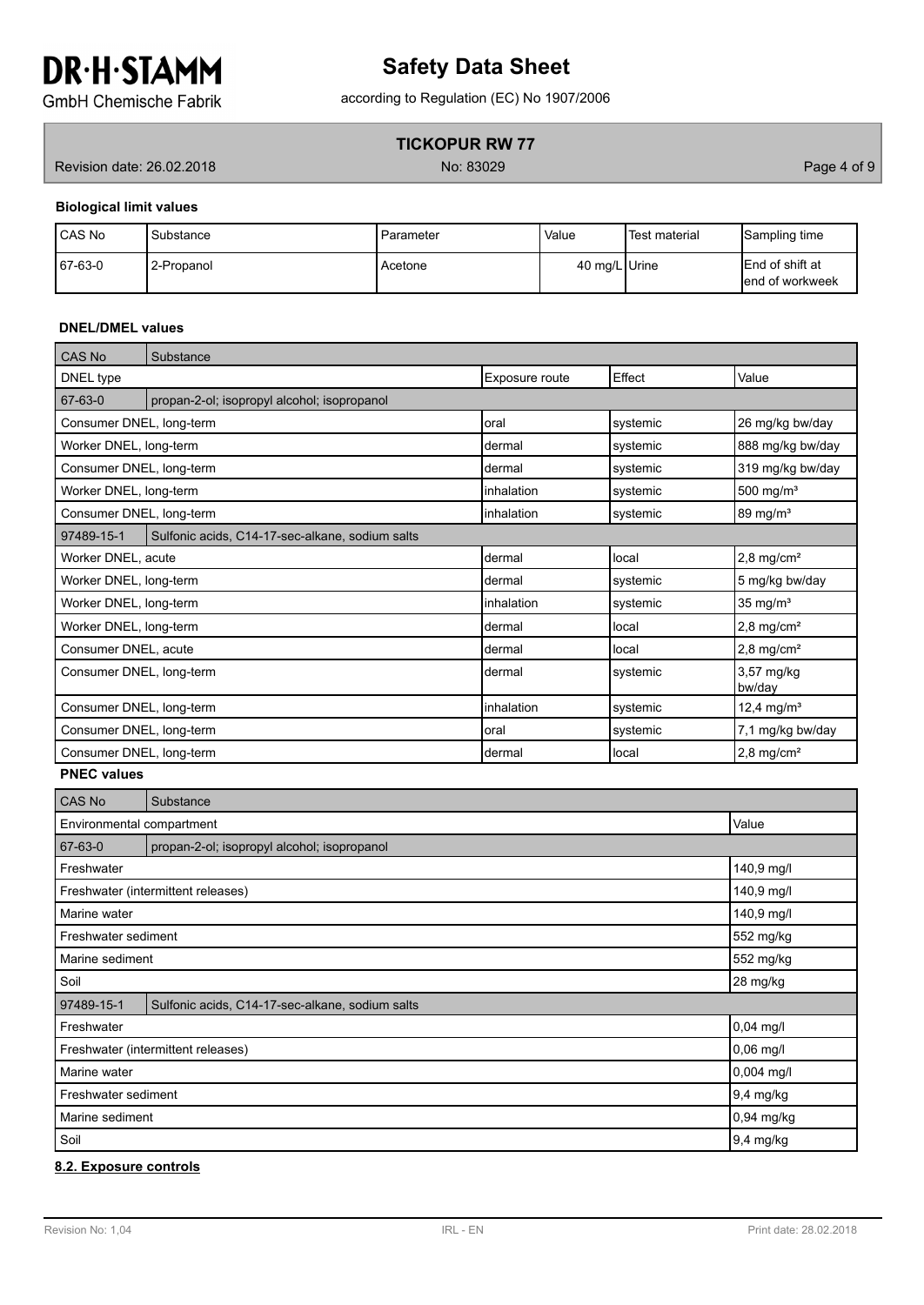# **DR.H.STAMM GmbH Chemische Fabrik**

# **Safety Data Sheet**

according to Regulation (EC) No 1907/2006

### **TICKOPUR RW 77**

Revision date: 26.02.2018 No: 83029 Page 5 of 9

#### **Appropriate engineering controls**

Refer to chapter 7. No further action is necessary.

#### **Protective and hygiene measures**

Do not eat, drink, smoke or sneeze at the workplace. Wash hands before breaks and at the end of work.

#### **Eye/face protection**

Wear eye/face protection.

#### **Hand protection**

Suitable material: PE (polyethylene). CR (polychloroprenes, Chloroprene rubber). NBR (Nitrile rubber). Butyl rubber. FKM (Fluoroelastomer (Viton)).

Tested protective gloves are to be worn: EN 374

#### **Skin protection**

Skin protection: not required.

#### **Respiratory protection**

Respiratory protection not required.

### **SECTION 9: Physical and chemical properties**

#### **9.1. Information on basic physical and chemical properties**

| Physical state:<br>Colour:<br>Odour:          | liquid<br>clear, light yellow<br>like: Ammonia |                         |
|-----------------------------------------------|------------------------------------------------|-------------------------|
|                                               |                                                | <b>Test method</b>      |
| pH-Value (at 20 °C):                          | 11,1 (conc.) 9,9 (1 %) DGF H-III 1             |                         |
| Changes in the physical state                 |                                                |                         |
| Melting point:                                | -6 °C                                          |                         |
| Initial boiling point and boiling range:      | >100 °C                                        |                         |
| Flash point:                                  |                                                | ---                     |
| <b>Explosive properties</b><br>not Explosive. |                                                |                         |
| <b>Oxidizing properties</b><br>not oxidizing. |                                                |                         |
| Density (at 20 $^{\circ}$ C):                 |                                                | 1,03 $q/cm^3$ DIN 12791 |
| Water solubility:                             | complete miscible                              |                         |

#### **SECTION 10: Stability and reactivity**

#### **10.1. Reactivity**

Exothermic reactions with: acid, concentrated.

#### **10.2. Chemical stability**

The product is chemically stable under normal ambient conditions.

#### **10.3. Possibility of hazardous reactions**

None, in case of proper use.

### **10.4. Conditions to avoid**

Thermal decomposition can lead to the escape of irritating gases and vapors.

## **10.5. Incompatible materials**

acid, concentrated.

#### **10.6. Hazardous decomposition products**

None, in case of proper use.

#### **Further information**

Do not mix with other products.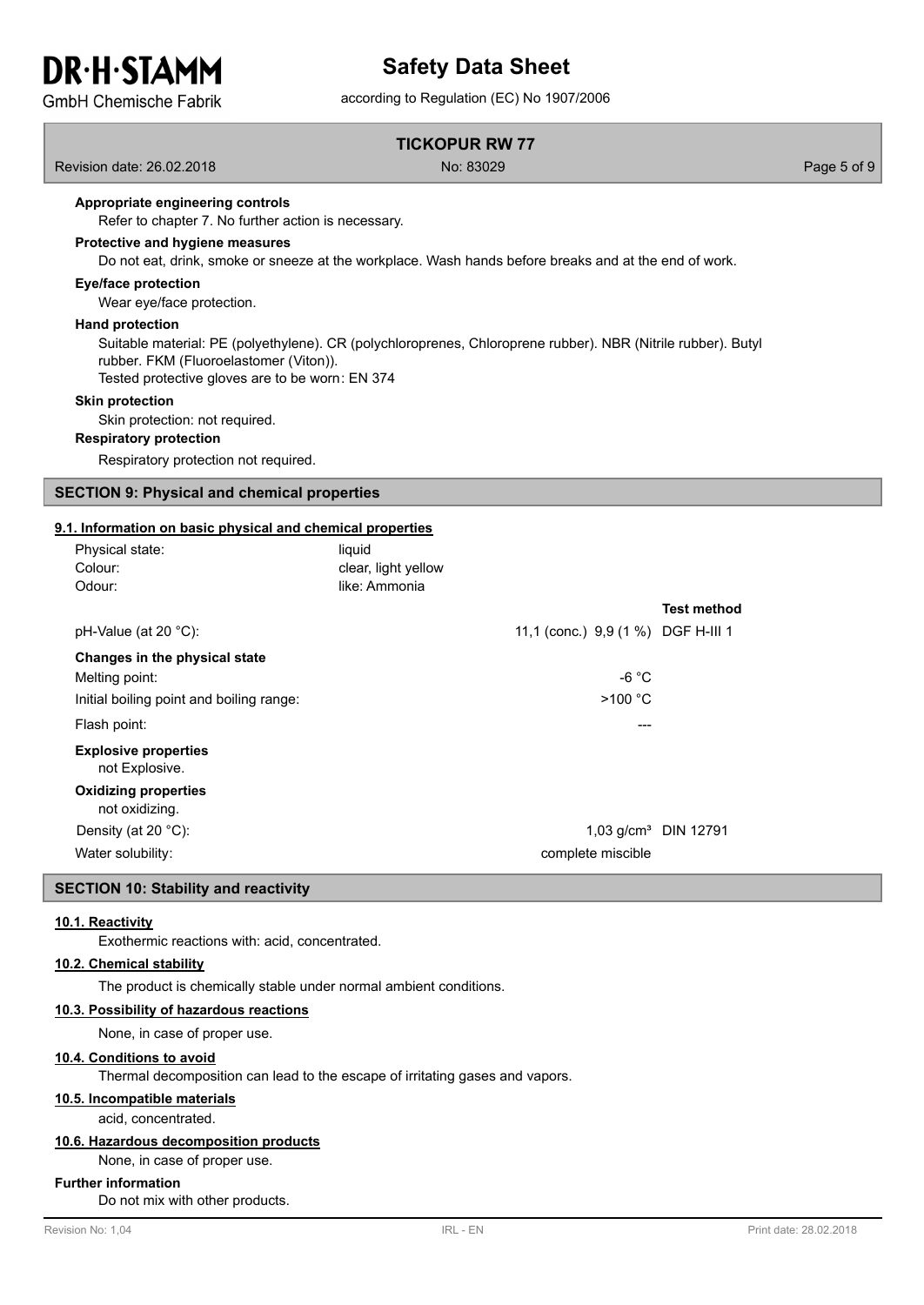# **Safety Data Sheet**

according to Regulation (EC) No 1907/2006

**GmbH Chemische Fabrik** 

# **TICKOPUR RW 77**

Revision date: 26.02.2018 No: 83029 Page 6 of 9

# **SECTION 11: Toxicological information**

## **11.1. Information on toxicological effects**

#### **Acute toxicity**

Based on available data, the classification criteria are not met.

| <b>CAS No</b> | Chemical name                                       |               |            |         |                   |                                    |  |  |  |
|---------------|-----------------------------------------------------|---------------|------------|---------|-------------------|------------------------------------|--|--|--|
|               | Exposure route                                      | Dose          |            | Species | Source            | Method                             |  |  |  |
| 68424-19-1    | C16-C18 fatty acid TEA                              |               |            |         |                   |                                    |  |  |  |
|               | oral                                                | LD50<br>mg/kg | >2000      | rat     |                   |                                    |  |  |  |
|               | dermal                                              | LD50<br>mg/kg | >2000      | rat     |                   |                                    |  |  |  |
| 68920-66-1    | C16-C18 Fatty alcohol, ethoxylated                  |               |            |         |                   |                                    |  |  |  |
|               | oral                                                | LD50<br>mg/kg | >2000      | Ratte   |                   |                                    |  |  |  |
| 67-63-0       | propan-2-ol; isopropyl alcohol; isopropanol         |               |            |         |                   |                                    |  |  |  |
|               | oral                                                | LD50<br>mg/kg | 4750       | rat     |                   | <b>OECD 401</b>                    |  |  |  |
|               | dermal                                              | LD50<br>mg/kg | 12800      | kan     |                   | <b>OECD 402</b>                    |  |  |  |
|               | inhalative (4 h) vapour                             | LC50          | $>25$ mg/l | rat     |                   | <b>OECD 403</b>                    |  |  |  |
| 97489-15-1    | Sulfonic acids, C14-17-sec-alkane, sodium salts     |               |            |         |                   |                                    |  |  |  |
|               | oral                                                | LD50<br>mg/kg | 500-2000   | rat     |                   | <b>OECD 401</b>                    |  |  |  |
| 51981-21-6    | N,N-bis(carboxylatomethyl)-L-glutamate, Sodium salt |               |            |         |                   |                                    |  |  |  |
|               | oral                                                | LD50<br>mg/kg | >2000      |         | EC <sub>B.1</sub> |                                    |  |  |  |
|               | dermal                                              | LD50<br>mg/kg | >2000      |         | OECD 402          |                                    |  |  |  |
|               | inhalative (4 h) vapour                             | LC50          | $4,2$ mg/l |         | OECD 403          |                                    |  |  |  |
| 68439-50-9    | C12-C14 Fatty alcohol ethoxylate                    |               |            |         |                   |                                    |  |  |  |
|               | oral                                                | LD50<br>mg/kg | >2000      | rat     |                   | <b>I</b> Cesio-Recommendati<br>lon |  |  |  |

## **Irritation and corrosivity**

Causes skin irritation. Causes serious eye damage. Risk of serious damage to eyes. Irritant effect on the skin: irritant.

#### **Sensitising effects**

Based on available data, the classification criteria are not met. no danger of sensitization.

**Carcinogenic/mutagenic/toxic effects for reproduction**

Based on available data, the classification criteria are not met.

#### **STOT-single exposure**

Based on available data, the classification criteria are not met.

#### **STOT-repeated exposure**

Based on available data, the classification criteria are not met.

#### **Aspiration hazard**

Based on available data, the classification criteria are not met.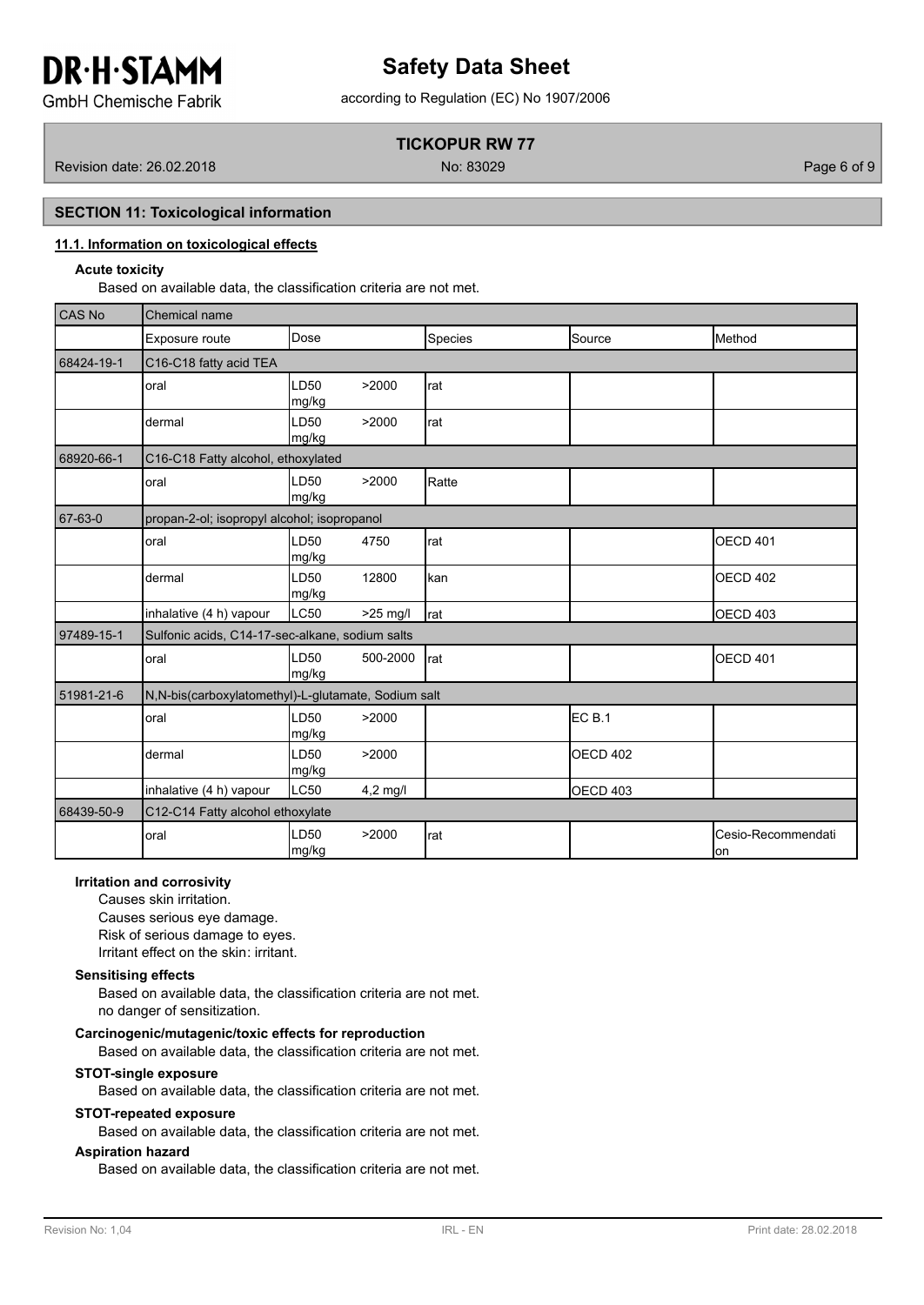# **Safety Data Sheet**

**GmbH Chemische Fabrik** 

# according to Regulation (EC) No 1907/2006

# **TICKOPUR RW 77**

Revision date: 26.02.2018 No: 83029 Page 7 of 9

# **SECTION 12: Ecological information**

## **12.1. Toxicity**

Technically correct releases of minimal concentrations to adapted biological sewage treatment facility , will not disturb the biodegradability of activated sludge. due to the alkaline character of the product, usually, it has to be neutralized before contaminated effluents are introduced into the waste water treatment system .

| CAS No     | Chemical name                                        |                       |            |      |                                 |                     |                     |  |  |
|------------|------------------------------------------------------|-----------------------|------------|------|---------------------------------|---------------------|---------------------|--|--|
|            | Aquatic toxicity                                     | Dose                  |            |      | [h] $ d]$ Species               | Source              | Method              |  |  |
| 68424-19-1 | C16-C18 fatty acid TEA                               |                       |            |      |                                 |                     |                     |  |  |
|            | Acute fish toxicity                                  | <b>LC50</b><br>mg/l   | >100       |      | 96 hlLeuciscus idus             | Literature          |                     |  |  |
|            | Acute crustacea toxicity                             | <b>EC50</b><br>mg/l   | >100       |      | 48 h Daphnia magna              | Literature          |                     |  |  |
| 68920-66-1 | C16-C18 Fatty alcohol, ethoxylated                   |                       |            |      |                                 |                     |                     |  |  |
|            | Acute fish toxicity                                  | <b>LC50</b>           | 30 mg/l    | 96 h |                                 |                     |                     |  |  |
|            | Acute crustacea toxicity                             | <b>EC50</b><br>mg/l   | >1000      | 48 h |                                 |                     |                     |  |  |
| 67-63-0    | propan-2-ol; isopropyl alcohol; isopropanol          |                       |            |      |                                 |                     |                     |  |  |
|            | Acute fish toxicity                                  | <b>LC50</b><br>mq/l   | >100       | 96 h |                                 |                     |                     |  |  |
|            | Acute bacteria toxicity                              | (>100 mg/l)           |            |      |                                 |                     |                     |  |  |
| 97489-15-1 | Sulfonic acids, C14-17-sec-alkane, sodium salts      |                       |            |      |                                 |                     |                     |  |  |
|            | Acute fish toxicity                                  | <b>LC50</b><br>mg/l   | $1 - 10$   |      | 96 h Danio rerio                |                     | OECD <sub>203</sub> |  |  |
|            | Acute algae toxicity                                 | ErC50                 | $>61$ mg/l |      | 72 hDesmodesmus<br>subspicatus  |                     | OECD 201            |  |  |
|            | Acute crustacea toxicity                             | <b>EC50</b><br>mg/l   | 9,81       |      | 48 h Daphnia magna              |                     | OECD <sub>202</sub> |  |  |
|            | Fish toxicity                                        | <b>NOEC</b><br>mg/l   | 0,85       |      | 28 dOncorhynchus mykiss         |                     | OECD <sub>204</sub> |  |  |
|            | Crustacea toxicity                                   | <b>NOEC</b><br>mg/l   | 0,36       |      | 22 d Daphnia magna              |                     | OECD <sub>202</sub> |  |  |
| 51981-21-6 | N, N-bis(carboxylatomethyl)-L-glutamate, Sodium salt |                       |            |      |                                 |                     |                     |  |  |
|            | Acute fish toxicity                                  | <b>LC50</b><br>mq/l   | >100       |      | 96 hOncorhynchus mykiss         | OECD <sub>203</sub> |                     |  |  |
|            | Acute algae toxicity                                 | ErC50<br>mg/l         | >100       |      | 72 h Desmodesmus<br>subspicatus | OECD 201            |                     |  |  |
|            | Acute crustacea toxicity                             | <b>EC50</b><br>mg/l   | >100       |      | 48 h Daphnien                   | OECD <sub>202</sub> |                     |  |  |
|            | Acute bacteria toxicity                              | --- g O2/g (--- mg/l) |            |      |                                 | OECD <sub>209</sub> |                     |  |  |
| 68439-50-9 | C12-C14 Fatty alcohol ethoxylate                     |                       |            |      |                                 |                     |                     |  |  |
|            | Algea toxicity                                       | <b>NOEC</b>           | $<$ 1 mg/l |      |                                 |                     |                     |  |  |

#### **12.2. Persistence and degradability**

The surfactants contained in this preparation comply with the biodegradability criteria as laid down in Regulation (EC) No.648/2004 on detergents. Data to support this assertion are held at the disposal of the competent authorities of the Member States and will be made available to them, at their direct request or at the request of a detergent manufacturer.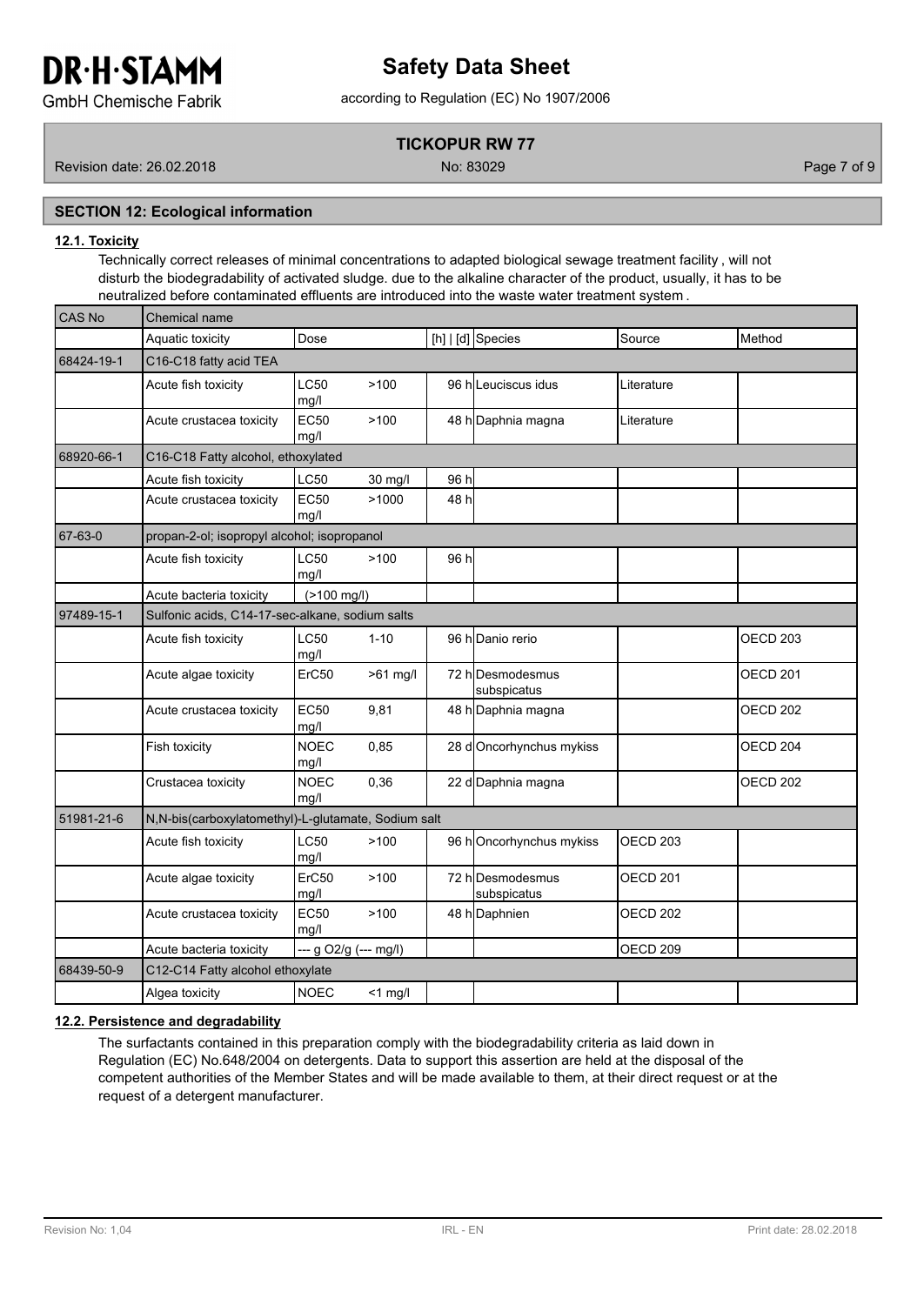# **Safety Data Sheet**

according to Regulation (EC) No 1907/2006

**GmbH Chemische Fabrik** 

# **TICKOPUR RW 77**

Revision date: 26.02.2018 No: 83029 Page 8 of 9

| CAS No     | Chemical name                                   |       |    |                 |  |  |  |  |
|------------|-------------------------------------------------|-------|----|-----------------|--|--|--|--|
|            | Method                                          | Value | d  | <b>I</b> Source |  |  |  |  |
|            | Evaluation                                      |       |    |                 |  |  |  |  |
| 68920-66-1 | C16-C18 Fatty alcohol, ethoxylated              |       |    |                 |  |  |  |  |
|            | OECD 301D                                       | >70 % | 28 |                 |  |  |  |  |
|            | Leicht biologisch abbaubar                      |       |    |                 |  |  |  |  |
| 97489-15-1 | Sulfonic acids, C14-17-sec-alkane, sodium salts |       |    |                 |  |  |  |  |
|            | <b>OECD 301 B</b>                               | 78 %  | 28 |                 |  |  |  |  |
|            | leicht biologisch abbaubar                      |       |    |                 |  |  |  |  |
|            | <b>OECD 301 E</b>                               | 98 %  | 28 |                 |  |  |  |  |
|            | leicht biologisch abbaubar                      |       |    |                 |  |  |  |  |
|            | <b>OECD 303 A</b>                               | 96,2% | 34 |                 |  |  |  |  |
|            | leicht biologisch abbaubar                      |       |    |                 |  |  |  |  |
| 68439-50-9 | C12-C14 Fatty alcohol ethoxylate                |       |    |                 |  |  |  |  |
|            | OECD 301F                                       | >60%  | 28 |                 |  |  |  |  |
|            | easily biodegradable                            |       |    |                 |  |  |  |  |

### **12.3. Bioaccumulative potential**

On the basis of existing data about disposal/decomposition and bio-accumulation potential, long term environmental damage is unlikely.

#### **Partition coefficient n-octanol/water**

| <b>CAS No</b> | <b>I</b> Chemical name                                  | Pow<br>∟oq ' |
|---------------|---------------------------------------------------------|--------------|
| 151981-21-6   | N, N-bis(carboxylatomethyl)-L-glutamate,<br>Sodium salt | י            |

#### **12.4. Mobility in soil**

No data available

## **12.5. Results of PBT and vPvB assessment**

not applicable

## **12.6. Other adverse effects**

No data available

#### **SECTION 13: Disposal considerations**

#### **13.1. Waste treatment methods**

#### **Advice on disposal**

According to EAKV, allocation of waste identity numbers/waste descriptions must be carried out in a specific way for every industry and process.

#### **Waste disposal number of waste from residues/unused products**

200129 MUNICIPAL WASTES (HOUSEHOLD WASTE AND SIMILAR COMMERCIAL, INDUSTRIAL AND INSTITUTIONAL WASTES) INCLUDING SEPARATELY COLLECTED FRACTIONS; separately collected fractions (except 15 01); detergents containing hazardous substances; hazardous waste

#### **Waste disposal number of used product**

MUNICIPAL WASTES (HOUSEHOLD WASTE AND SIMILAR COMMERCIAL, INDUSTRIAL AND INSTITUTIONAL WASTES) INCLUDING SEPARATELY COLLECTED FRACTIONS; separately collected fractions (except 15 01); detergents containing hazardous substances; hazardous waste 200129

#### **Contaminated packaging**

Completely emptied packings can be re-cycled.

#### **SECTION 14: Transport information**

### **Other applicable information**

Not a hazardous material with respect to transportation regulations.